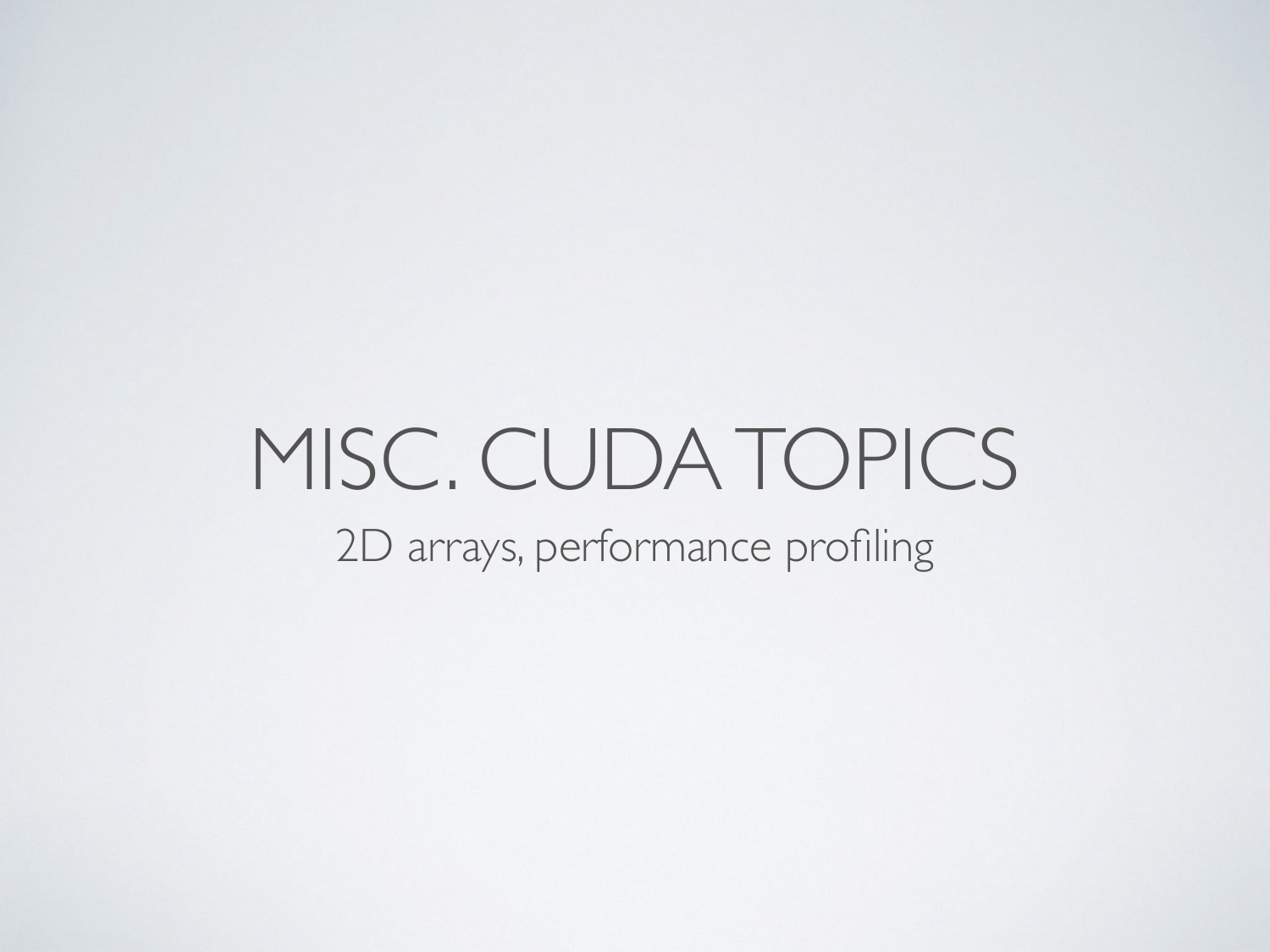#### 2D ARRAYS IN CUDA

// host code  $int A[10][20] = ...;$  $A[5][6] = 17;$ cudaMemcpy(d\_A, A, …);

// device code \_\_device\_\_ kernel(d\_A) {  $d_A[5][6] = 17;$ }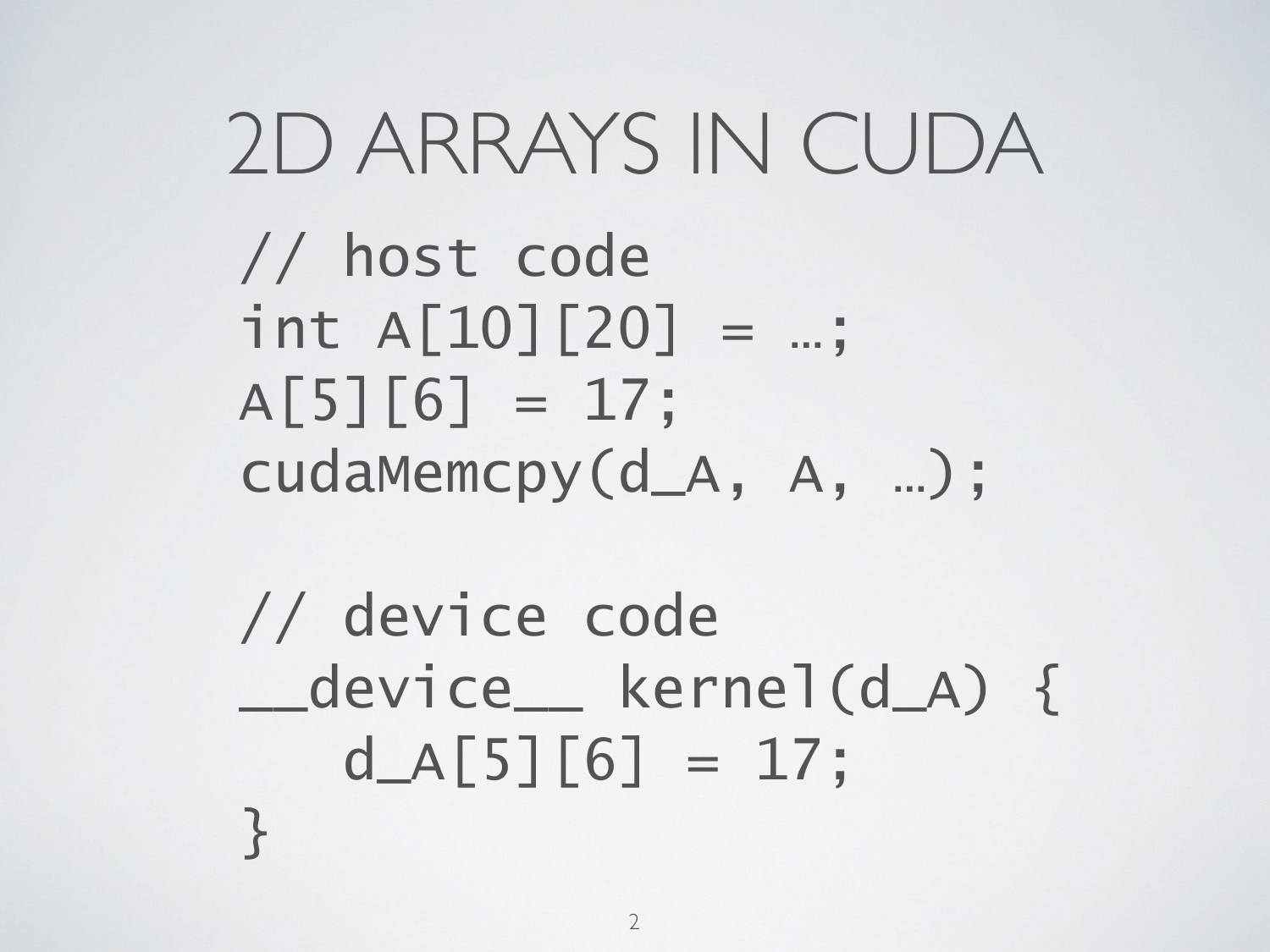# 2D ARRAYS IN CUDA

- 2 problems
	- don't know array bounds: d\_A is an int\*
	- rows beyond the first may not be optimally aligned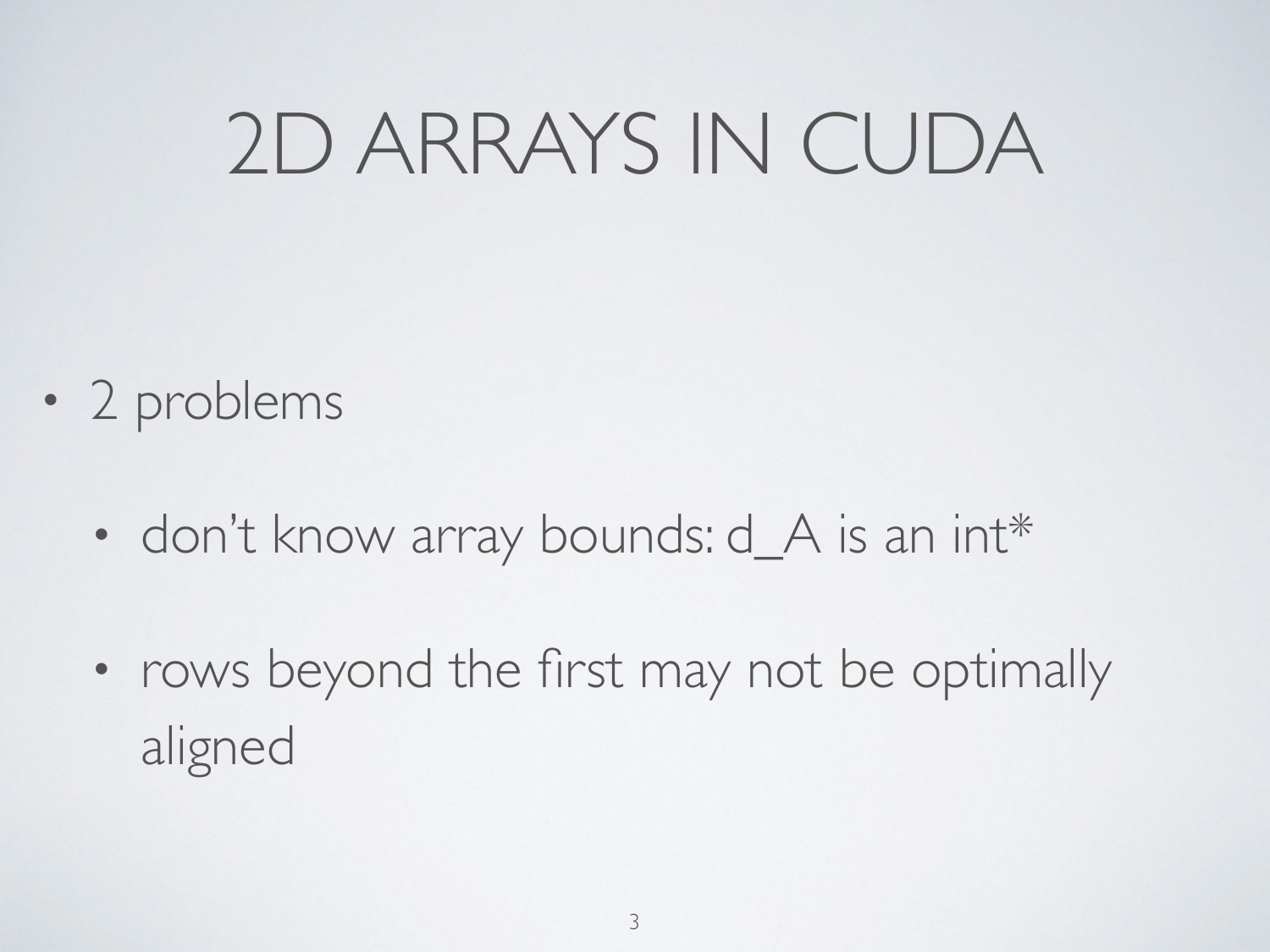# 2D ARRAYS IN CUDA

Conventional C memory layout

| <i><b>Irow</b></i> | -<br><b>Irow</b><br>$\sim$ | -<br><u>row J</u> |
|--------------------|----------------------------|-------------------|
|                    |                            |                   |

**misalignment can harm global memory coalescing**

#### CUDA **pitched memory**

| row | -<br>row 2 | row 3 |
|-----|------------|-------|
| DIC |            |       |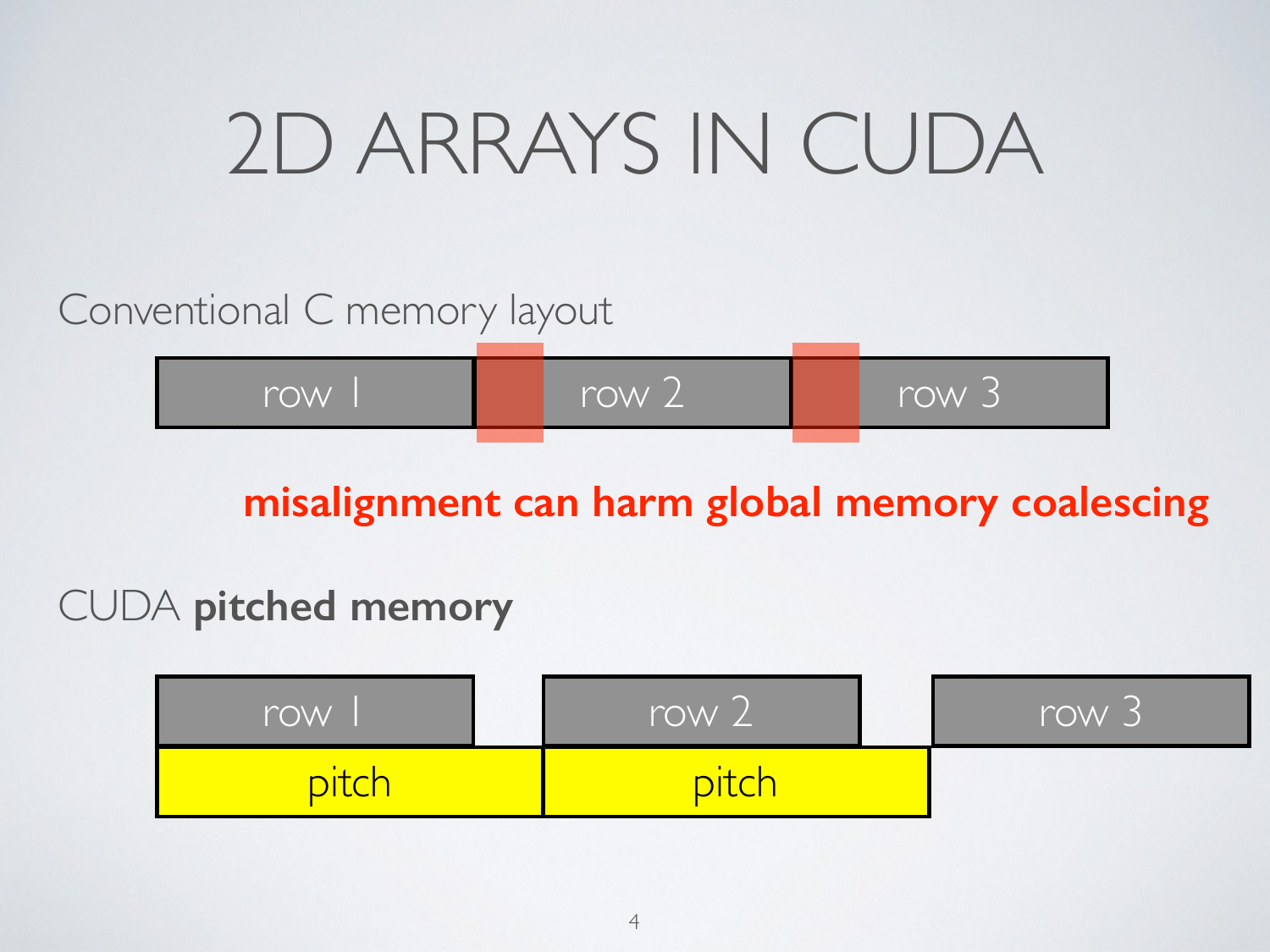# CUDA PITCHED MEMORY

• 2D array indexing involves row, column and **pitch** 

cudaError\_t cudaMalloc3D(cudaPitchedPtr\* pitchedDevPtr, cudaExtent extent)

cudaExtent make\_cudaExtent( size\_t w, // bytes size\_t h, size\_t d) // elements

• How do we index a pitched 2D array?

 $int^* i = (int^*)((char^*)$ BaseAddr + Row  $*$  Pitch) + Col;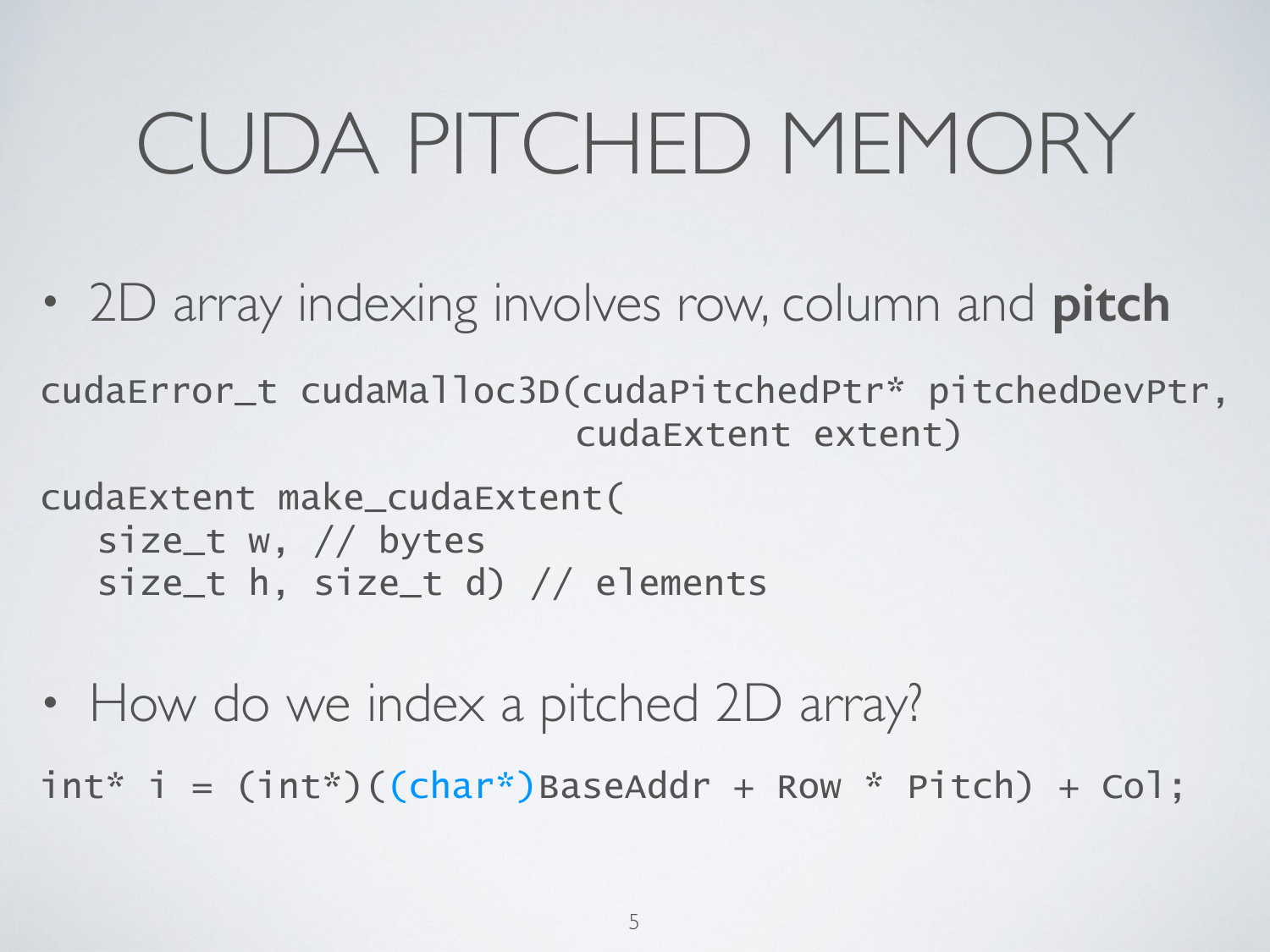## CUDA PITCHED MEMORY

• Must use **pitch-aware** memcpy/memset

```
cudaError_t cudaMemcpy2D(
void* dst, 
size_t dpitch, // bytes
const void* src,
size_t spitch, size_t width, // bytes
size_t height, // rows
cudaMemcpyKind kind)
```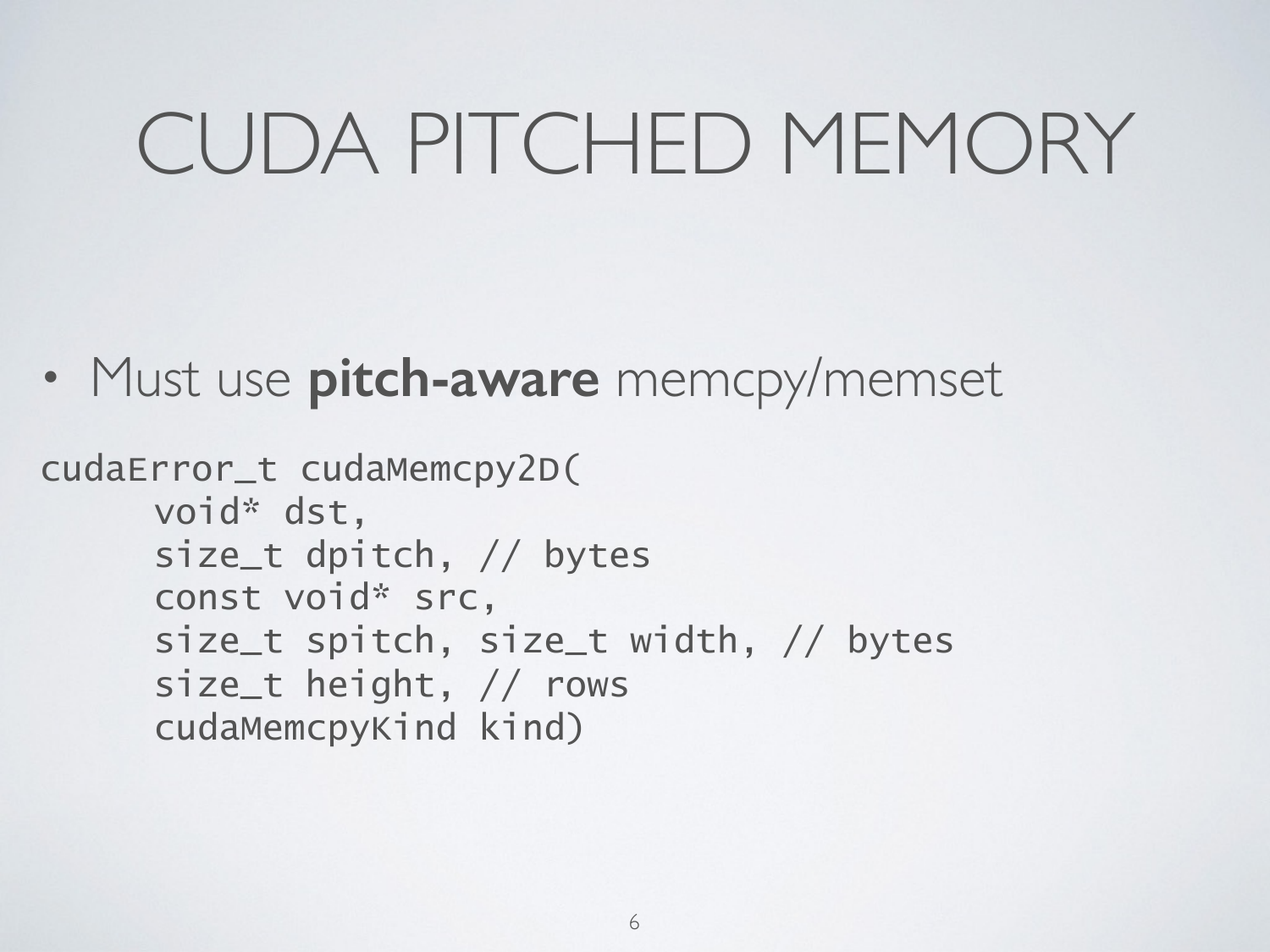# CUDA PITCHED MEMORY GOTCHAS

- **• pitch is always specified in bytes**
- height/depth are specified **in elements**
	- in terms of rows/2D slices, respectively
- cudaMallocArray and friends use the Texture Cache
	- optimized layout for graphics textures that uses a space-filling curve for memory layout
	- [https://en.wikipedia.org/wiki/Z-order\\_curve](https://en.wikipedia.org/wiki/Z-order_curve)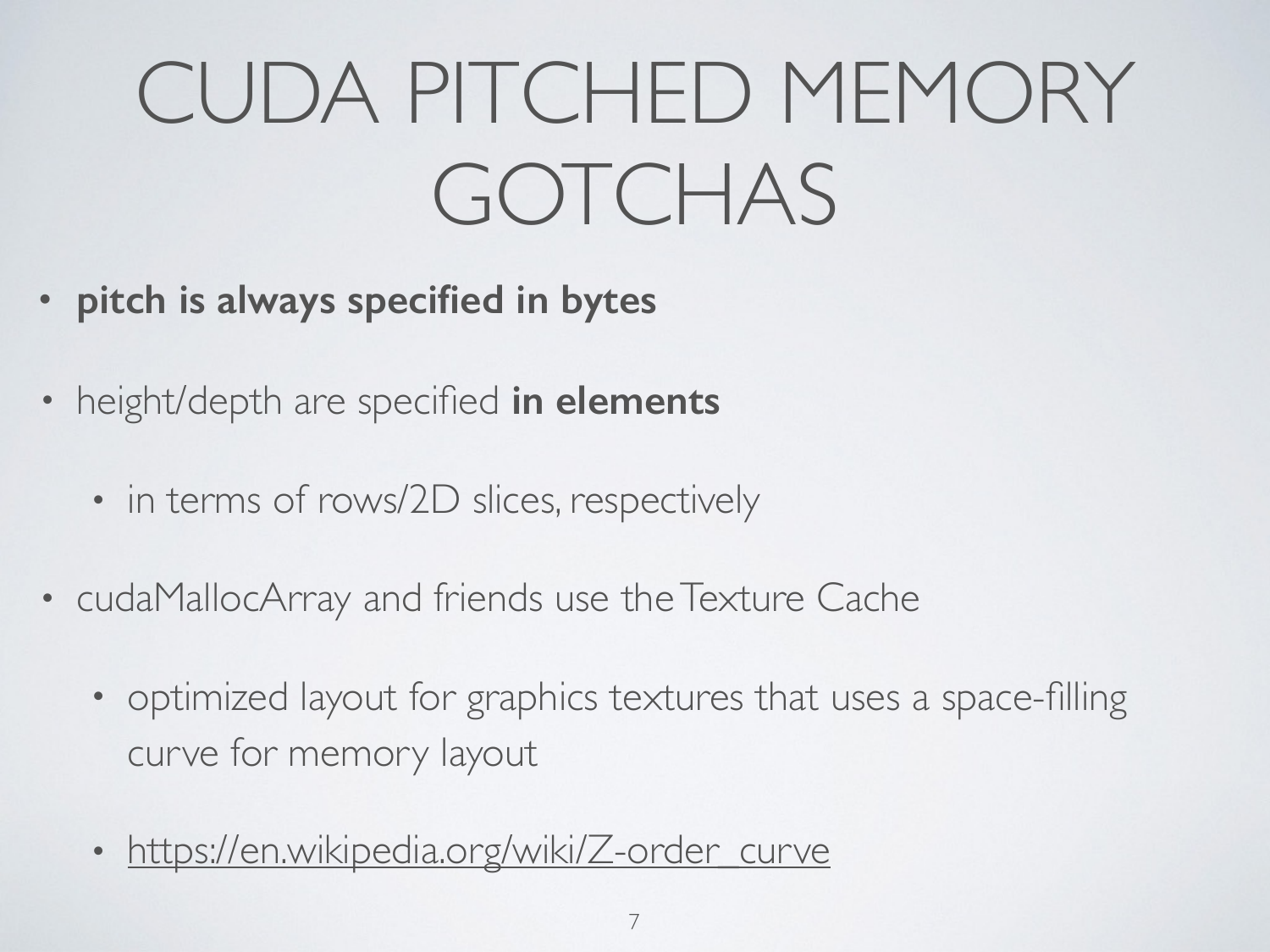# WHEN CAN I STOP OPTIMIZING?

- Our GPUs: Nvidia GK104 (~GeForce 600)
- (global) memory bandwidth: **160 GB/s**
- compute bandwidth: 1536 "CUDA cores" x 800MHz = **1.2 TFlops** (~**2.4TFlops** with FMA)
- are we *memory* or *compute* limited?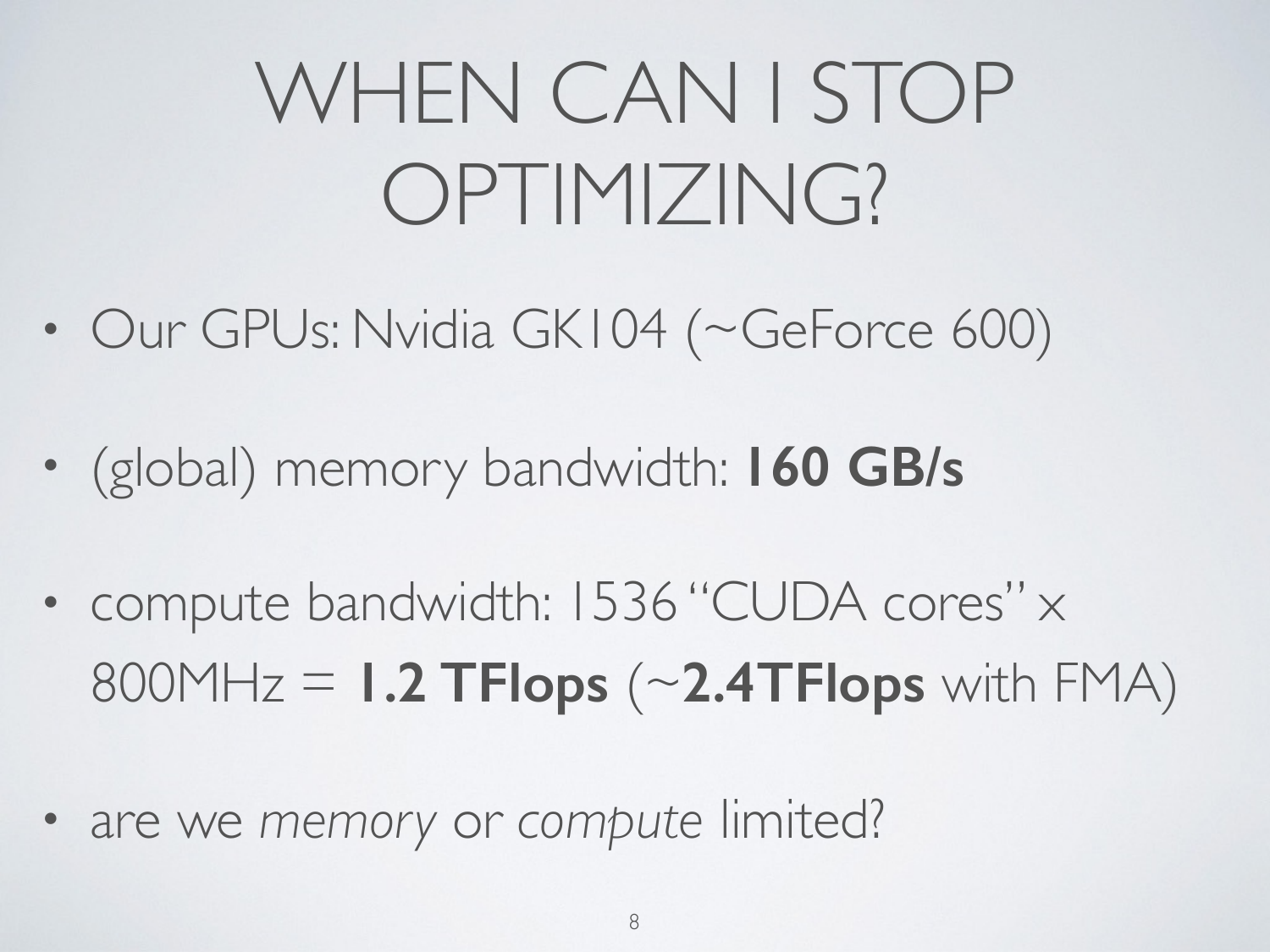# ARITHMETIC INTENSITY

- GK104 ideal flop-to-byte ratio  $= 1200/160 = 7.5$
- what is blurGlobal's behavior?
	- 5600 fliop per thread
	- 450 mop per thread (4B each!)
	- $\cdot$   $\sim$ 3.1 fliop-to-byte ratio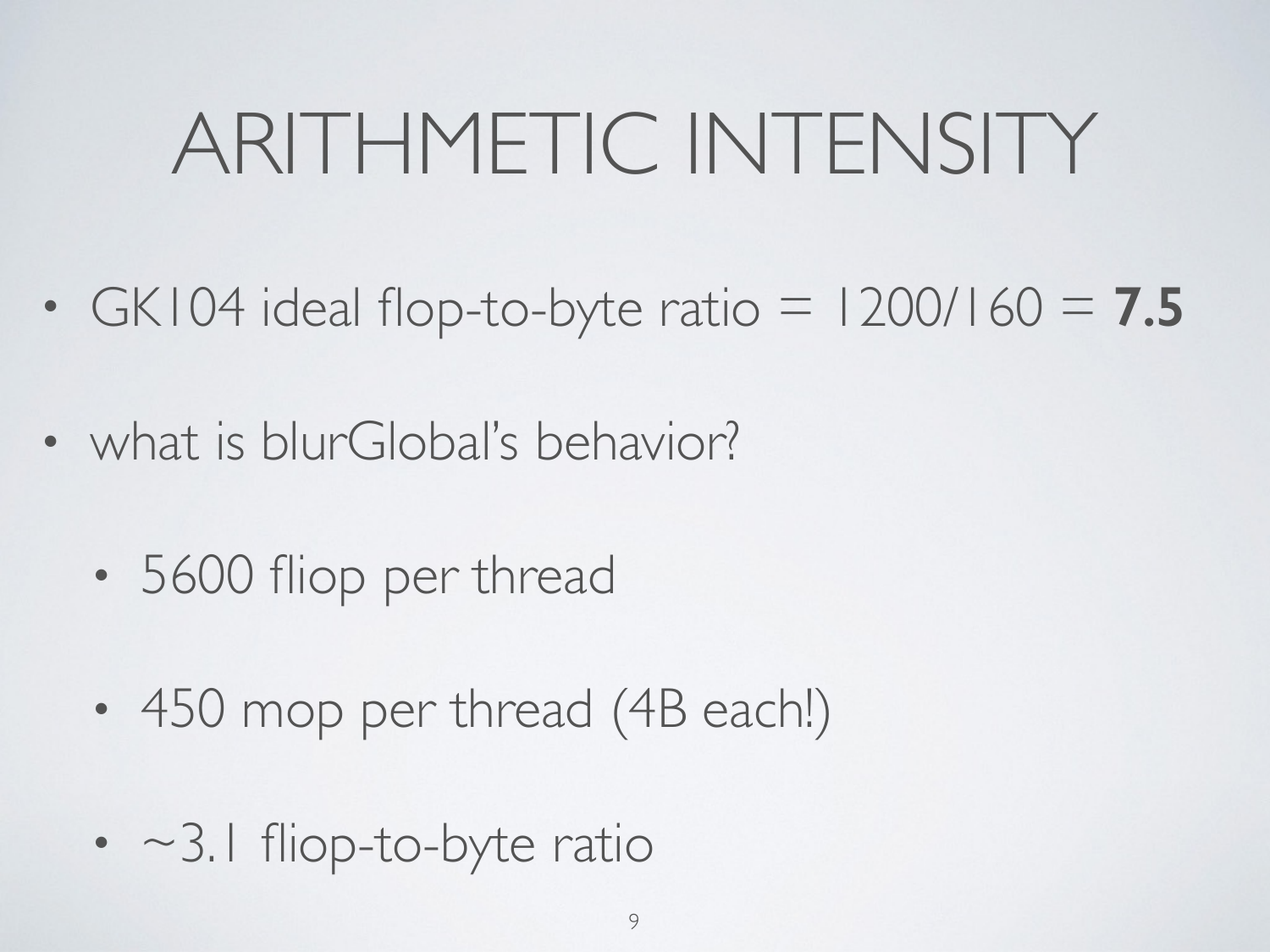### ROOFLINE ANALYSIS

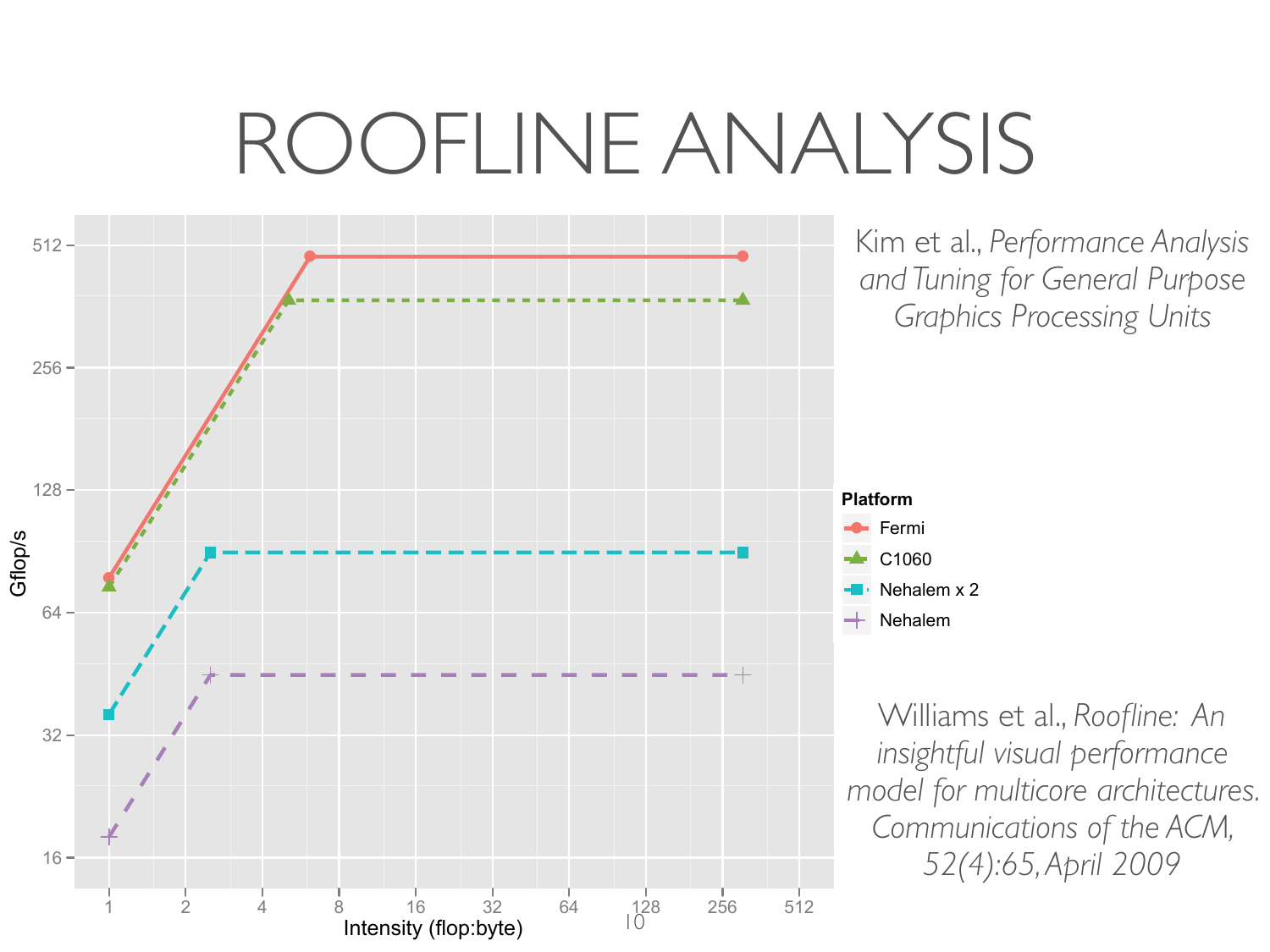# HOW FAST IS blurShared?

- 4096  $\times$  3072 pixels = 12.6M pixels  $*$  5600 fliop/  $pixel = 70$  Gfliop
- blurShared runs in 50ms = 0.05s
- 70 Gfliop / 0.05s = **1.4 Tfliops**
- not too shabby!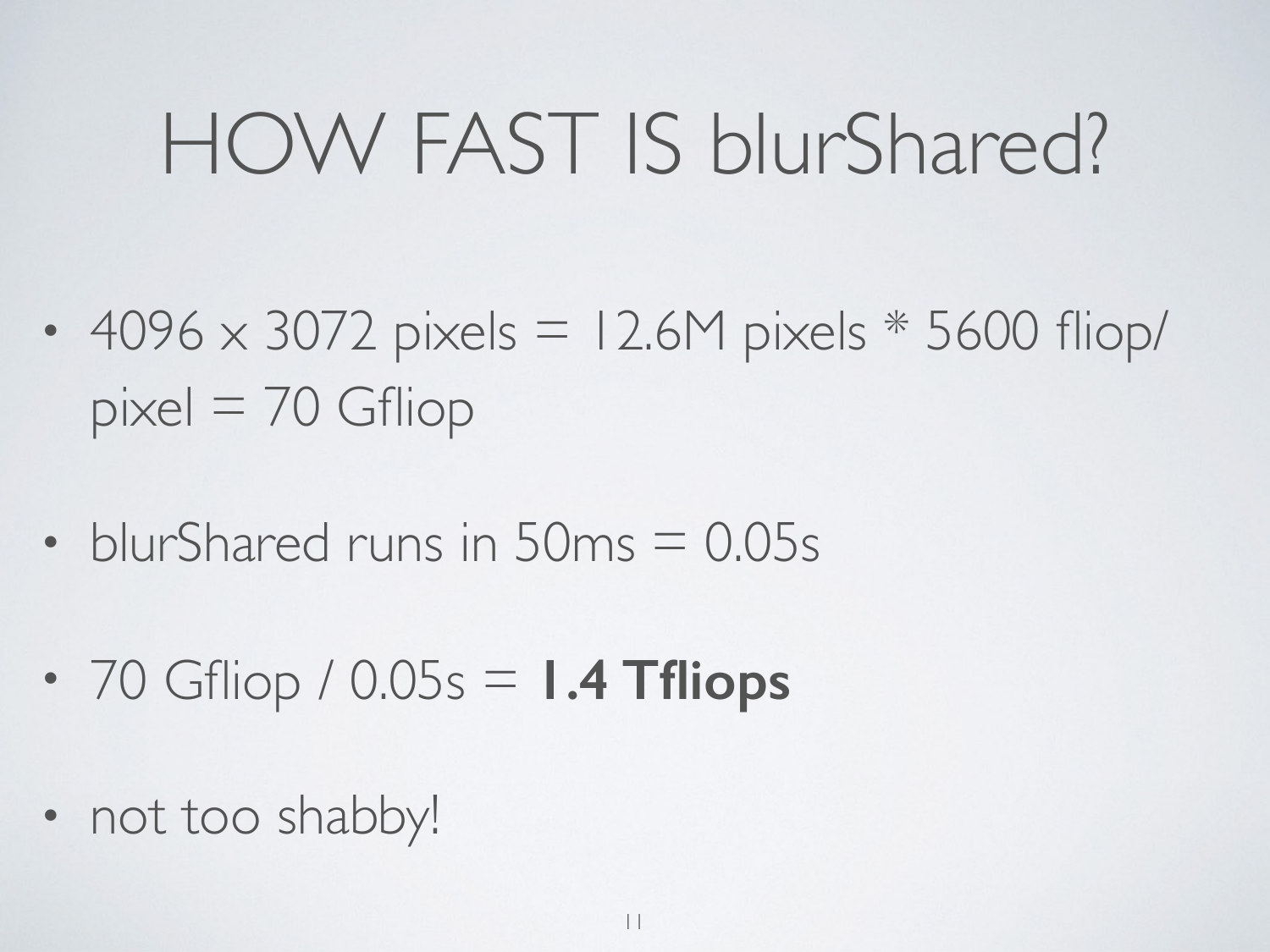# WHEN CAN I STOP OPTIMIZING?

- max Flops/Fliops depends on what instructions you/compiler use
- memory bandwidth depends on which memory you use